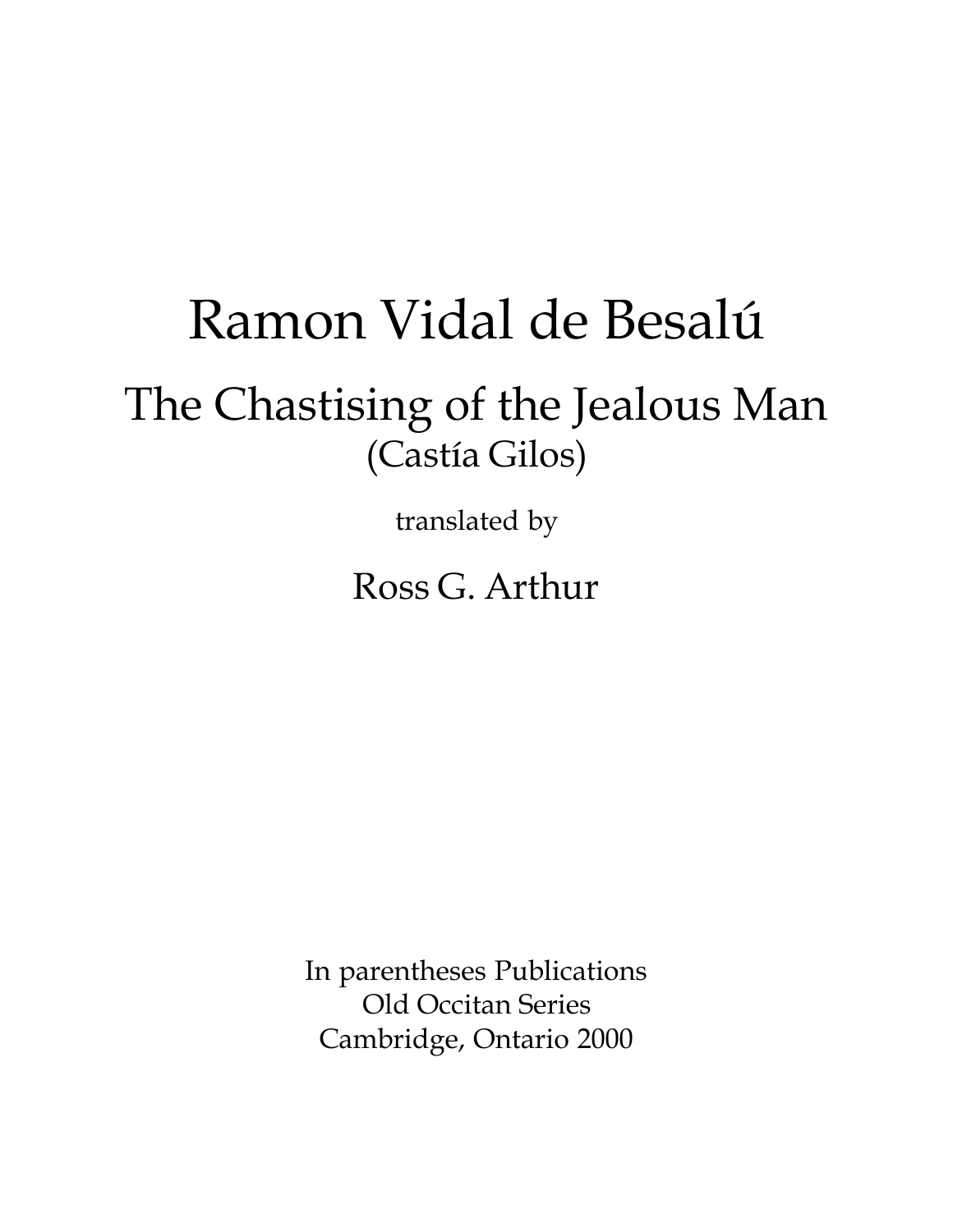I wish to tell you a tale that I heard told by a minstrel at the court of the wisest king of any faith who ever lived, the King of Castile, Lord Alfonso, 5 a man of hospitality, generosity, wit, valor, courtesy and great chivalric ability. He was neither anointed nor consecrated: but was crowned with worth, the control of the state of  $10$ and wisdom, and loyalty, valor and prowess. The king had assembled many knights and many minstrels at his court, and many powerful barons. 15 When the court was all gathered, Queen Eleanor arrived. One couldn't really see her at all, for she came all enveloped in a mantle of fine and beautiful silk cloth, 20 the kind that is called "cisclaton." It was red with a band of silver, and there was a golden lion embroidered on it. She bowed to the king, and then she sat down some distance away from him. 25 Right then a jongleur came quietly toward the generous, noble king, and said, "O king of worth, emperor, I have come here to you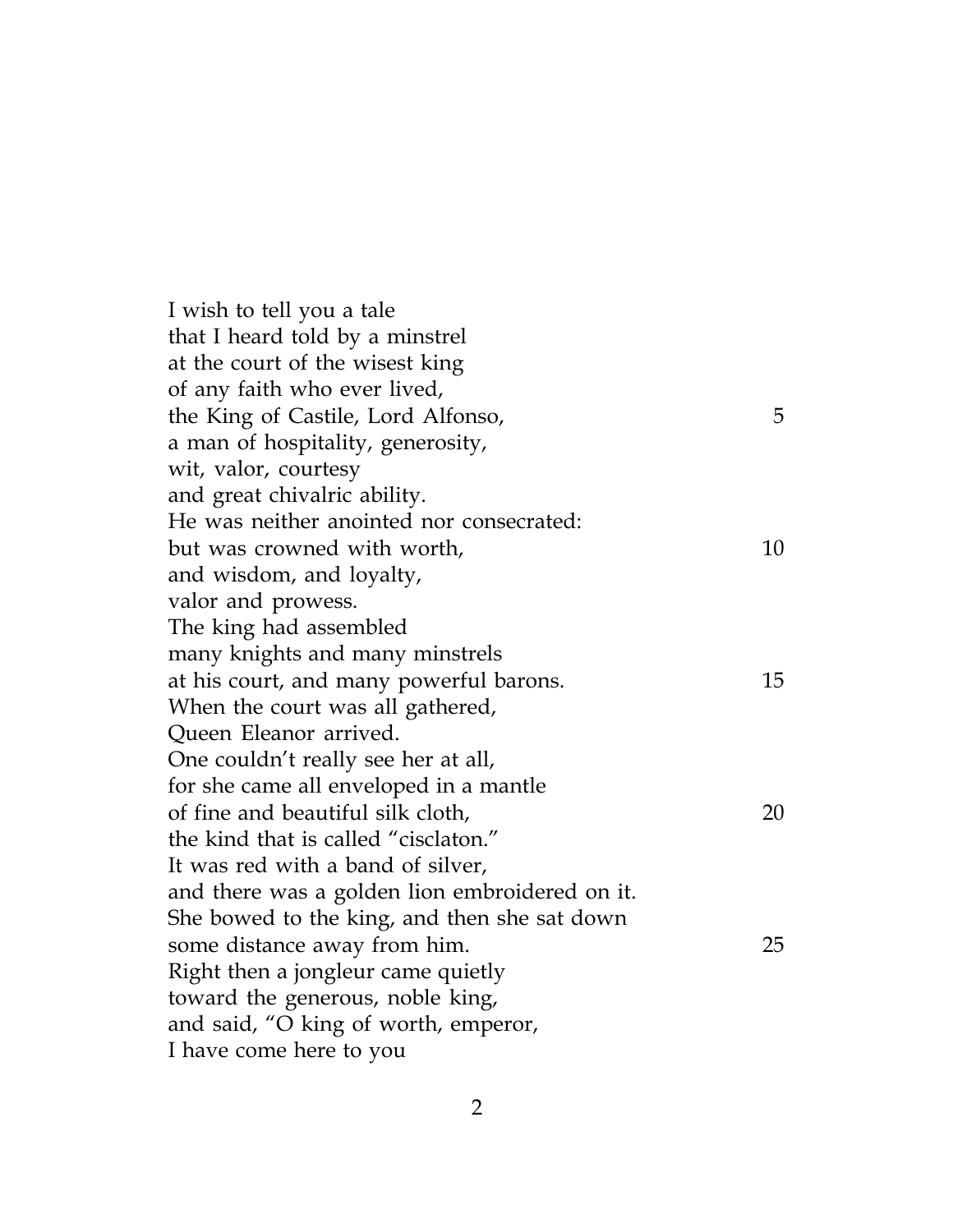| and I ask you, please, that my tale               | 30 |
|---------------------------------------------------|----|
| may be heard and heeded."                         |    |
| The king called out, "My love is lost"            |    |
| to anyone who speaks before                       |    |
| this man has finished all that he wants to say."  |    |
| Then the prudent minstrel began:                  | 35 |
| "Noble king, adorned with worth,                  |    |
| I have come to you from my lodgings               |    |
| in order to tell and recount to you               |    |
| an adventure which happened                       |    |
| in the land where I've come from                  | 40 |
| to an Aragonese vassal.                           |    |
| You know well who this vassal is;                 |    |
| he is named Alfonso de Barbastre.                 |    |
| Hear now, my lord, what a disaster                |    |
| came to him through his jealousy.                 | 45 |
| He had a beautiful and charming wife,             |    |
| and she never played him false                    |    |
| with any man. She wouldn't even listen            |    |
| to the entreaties of any man in the country,      |    |
| except one, and therefore she was suspected.      | 50 |
| This man was one of her own household,            |    |
| who held a fief from her husband.                 |    |
| Love overpowered him so much                      |    |
| that from time to time he would entreat           |    |
| Lady Elvira, the wife of his lord.                | 55 |
| This made her very angry in heart,                |    |
| but she decided to endure his entreaties          |    |
| rather than denounce him to her husband           |    |
| for something that might lead to his destruction. |    |
| He was esteemed as a knight,                      | 60 |
| and her husband honored him greatly,              |    |
| for in good chivalry                              |    |
| he had no equal in all Aragon"                    |    |
| "Then," said the king, "this must have been       |    |
| the courteous Bascol de Cotanda!"                 | 65 |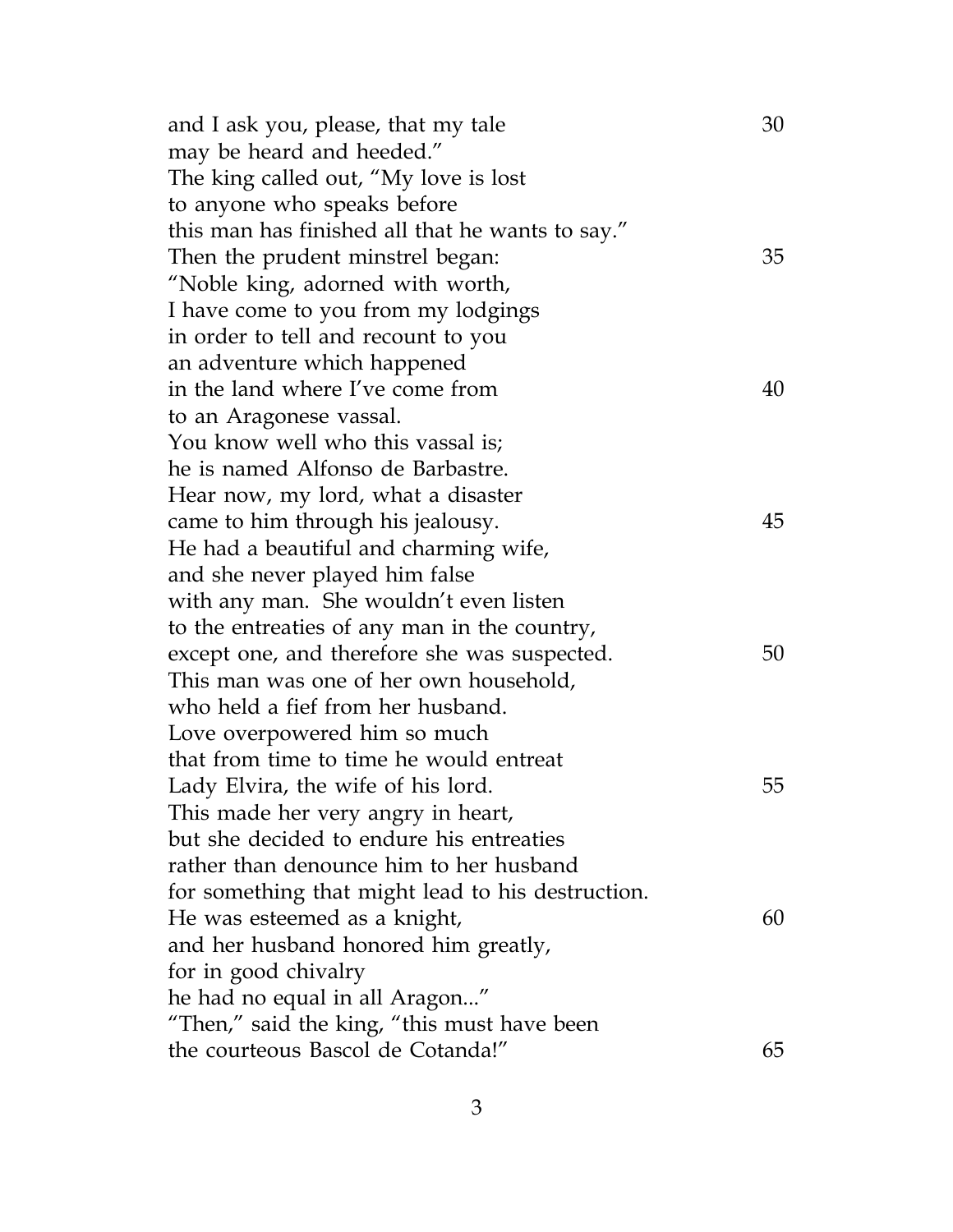| "Yes, my lord. Now hear the rest,                 |     |
|---------------------------------------------------|-----|
| and how he fared with the fair Lady Elvira.       |     |
| Nothing of what a man desires                     |     |
| could he win or obtain from her,                  |     |
| until finally the husband found out.              | 70  |
| For his knights told him,                         |     |
| all together, in full council:                    |     |
| `By God, what foolishness                         |     |
| Sir Bascol is committing! Every day               |     |
| he entreats and beseeches Milady,                 | 75  |
| and I tell you that she accepts it so well        |     |
| that you'll be a cuckold for certain.'            |     |
| `God help me,' he answered,                       |     |
| `if I wouldn't be blamed for it,                  |     |
| you'd all be burned or hanged!                    | 80  |
| This is something quite unbelievable!             |     |
| You are all saying it from envy,                  |     |
| because of his surpassing worth and intelligence. |     |
| May God never save my head,                       |     |
| if anyone ever tells me tales                     | 85  |
| about what Lady Elvira does                       |     |
| and I don't hang him by the neck,                 |     |
| for he won't find any protection.'                |     |
| Then a knight spoke up,                           |     |
| a vile, wicked, and frivolous man:                | 90  |
| `My lord, when you've finished your talking       |     |
| and mocking and threatening,                      |     |
| I'll be glad to tell you how you can              |     |
| find out for sure about all this,                 |     |
| whether Milady loves or not.                      | 95  |
| Pretend that you want to go help                  |     |
| the king of Leon in a war.                        |     |
| If you can drag Sir Bascol away                   |     |
| from this land and take him with you,             |     |
| you can exact the penalty on my body:             | 100 |
| I deliver it here to you publicly."               |     |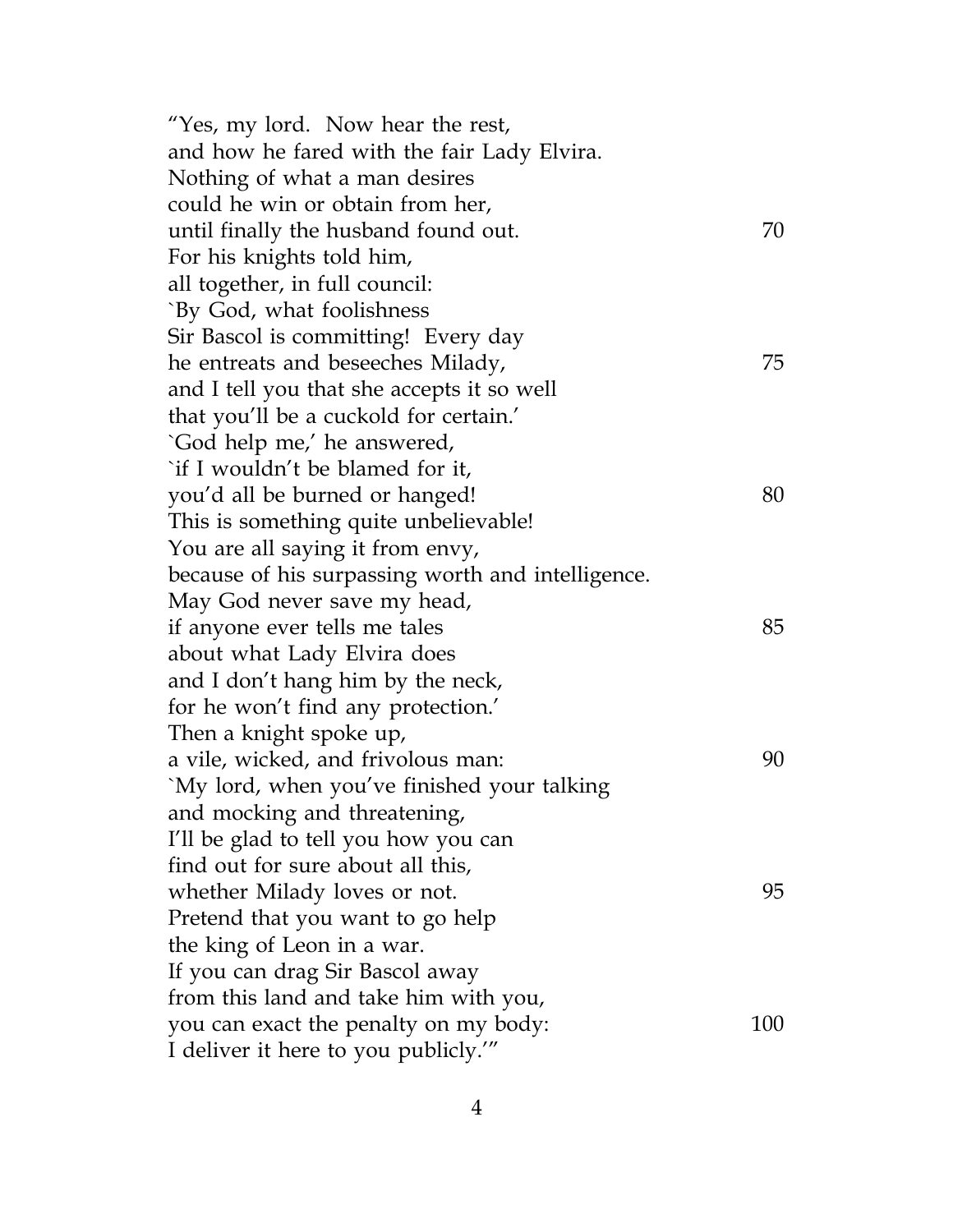| ("And I accept it," said the king.)               |     |
|---------------------------------------------------|-----|
| "With that, the council dispersed.                |     |
| One of those who heard this                       |     |
| ran, by the orders of his lord,                   | 105 |
| to the lodgings of Sir Bascol.                    |     |
| 'Sir Bascol de Cotanda,' he said,                 |     |
| `my lord greets you and asks you                  |     |
| if he can have you with him in the morning,       |     |
| for he wants to go to give help in war            | 110 |
| to the king of Leon, without fail.'               |     |
| `So help me God,' he replied,                     |     |
| 'I'll go with him most willingly.'                |     |
| Then he whispered softly and quietly,             |     |
| 'I won't do it at all; I can't.'                  | 115 |
| The messenger, full of wickedness,                |     |
| returned to report to his lord:                   |     |
| `My lord, I've been to see that traitor of yours, |     |
| and he says that he'll go with you.               |     |
| He says he will, but he certainly won't:          | 120 |
| I'm quite sure that it would be painful to him.   |     |
| Nevertheless, the lord wasn't upset,              |     |
| when he heard that his knight                     |     |
| made no objection to going with him.              |     |
| The one who should be afraid                      | 125 |
| is the man who put himself in my power            |     |
| and delivered himself to me to be put to death.   |     |
| Nothing can save him from death                   |     |
| if Sir Bascol goes on the expedition;             |     |
| he won't change my decision                       | 130 |
| by promises or prayers.'                          |     |
| Then he took to the road,                         |     |
| saying that he was going to see Sir Bascol,       |     |
| whom Love was making suffer and lament;           |     |
| and as he lamented, he often said                 | 135 |
| with deep sighing, night and day,                 |     |
| `Love, you make me act most foolishly,            |     |
|                                                   |     |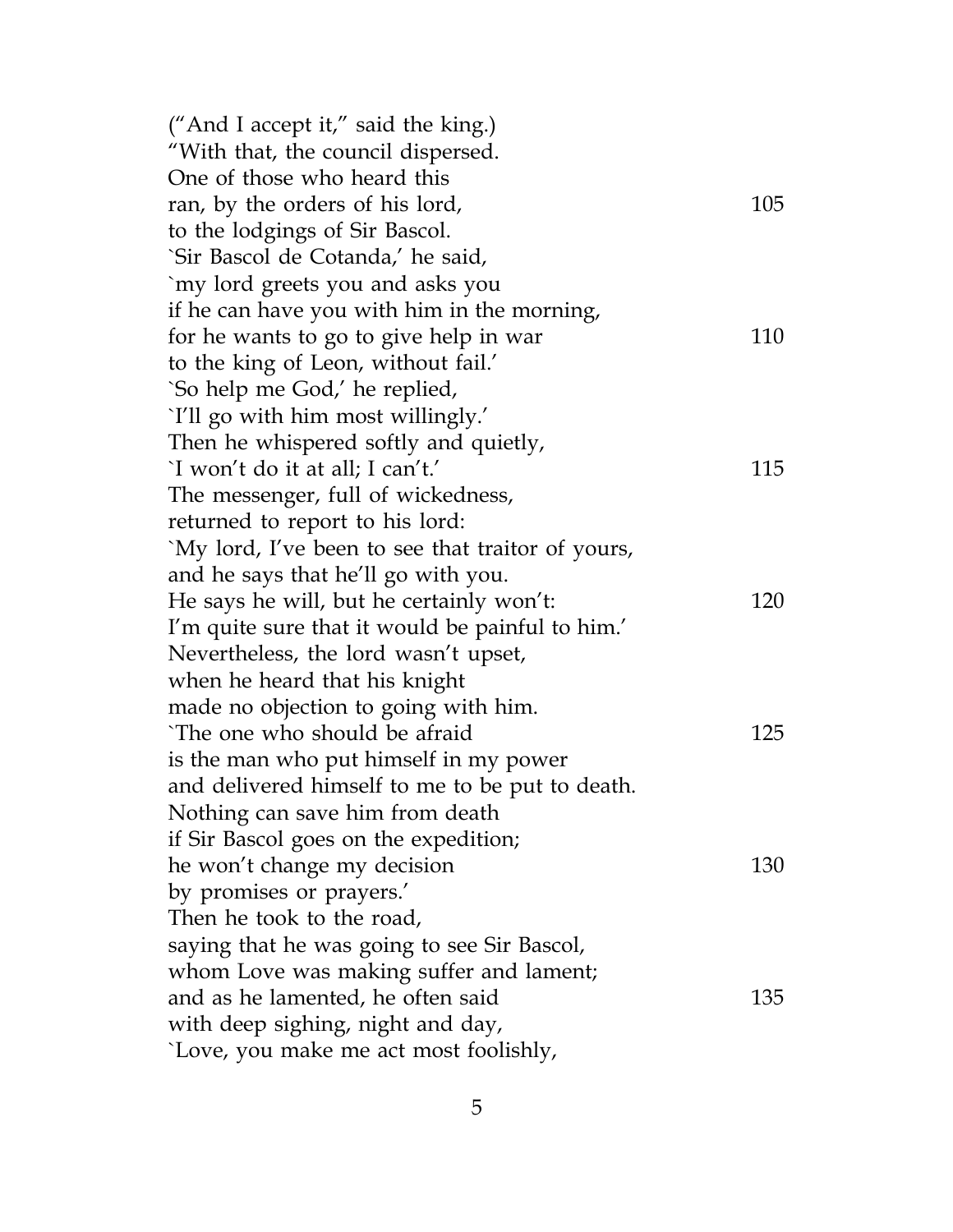| for I'm treating my lord in such a way           |     |
|--------------------------------------------------|-----|
| that if he could only find it out,               |     |
| nothing could save my life.                      | 140 |
| And he surely will be able to find it out,       |     |
| for I won't go, not for anything,                |     |
| where my lord wants me to go.                    |     |
| Still, it hasn't been his way                    |     |
| to gather an army that I don't go with,          | 145 |
| or engage in a battle without taking me.         |     |
| If I say no this time,                           |     |
| he'll surely know the reason,                    |     |
| I think, why I have stayed behind.               |     |
| But I know what I can do:                        | 150 |
| I'll tell him that I've been sick,               |     |
| and that I'm not better yet,                     |     |
| and so the doctor advised me                     |     |
| to have some blood let.'                         |     |
| So he had his arms bound,                        | 155 |
| and his head wrapped tightly with a bandage,     |     |
| and said that God should give him no joy         |     |
| if he ever went there, unless he was forced.     |     |
| For Love, which made him sail close to the wind, |     |
| had seized his will and driven him mad.          | 160 |
| Just then, Lord Alfonso                          |     |
| called out loudly at the gate,                   |     |
| and it was quickly opened for him.               |     |
| He came inside and Sir Bascol greeted him:       |     |
| `My lord, may God Who mounted                    | 165 |
| the cross for us give you aid!'                  |     |
| 'Yes, and to you, Bascol,' said the lord,        |     |
| `may God give you joy and health.                |     |
| But tell me, what has happened to you?'          |     |
| `By Christ my lord, a great sickness.'           | 170 |
| `So what will happen? I want to go               |     |
| on an expedition. Will you not come along?'      |     |
| `My lord, may God and my faith assist me,        |     |
|                                                  |     |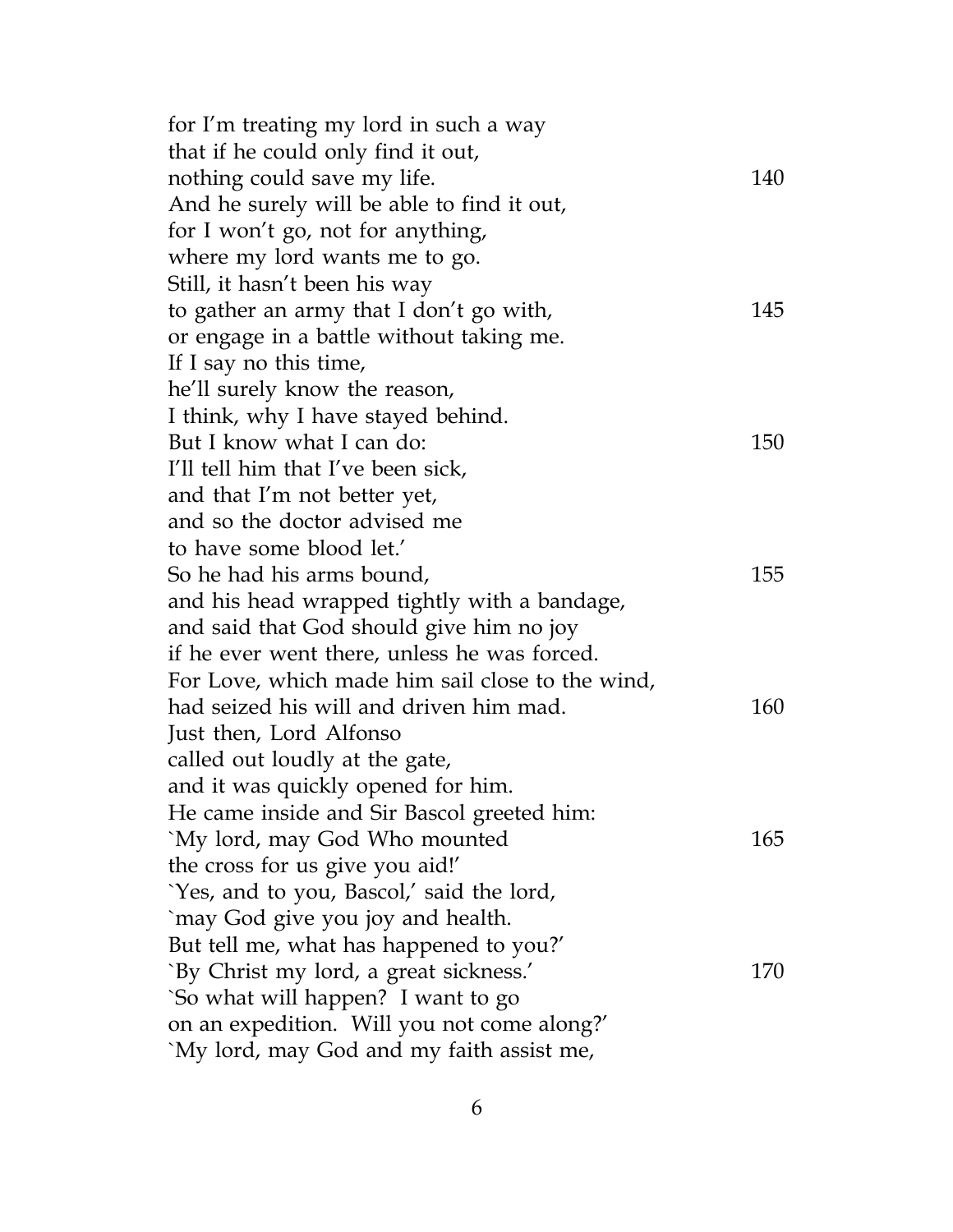| you can see well that I can't go there,      |     |
|----------------------------------------------|-----|
| and it troubles me greatly, God save me.'    | 175 |
| `And me also' said the lord,                 |     |
| `Sir Bascol, twice as much, by my faith,     |     |
| since I can't change my plans and not go.    |     |
| I must be off; I commend you to God.'        |     |
| `And I, my lord, commend you to His mother.' | 180 |
| With that, the good lord                     |     |
| went away, and the knight stayed behind.     |     |
| Early in the morning on the next day,        |     |
| the lord had his horses saddled,             |     |
| took his leave without delay,                | 185 |
| and went out of the castle at once,          |     |
| furious and full of ill will                 |     |
| because Sir Bascol stayed behind.            |     |
| He came to a castle                          |     |
| about two leagues away,                      | 190 |
| and as soon as the day was done,             |     |
| he saddled his horse,                        |     |
| and mounted up, taking                       |     |
| a young valet along behind him.              |     |
| He took to the road                          | 195 |
| and returned straight to Barbastre,          |     |
| saying that he would give his wife           |     |
| bad medicine that night, if he could.        |     |
| He spurred his horse                         |     |
| and rode at full speed until he came         | 200 |
| quietly up to a small door in the castle,    |     |
| under his wife's chamber.                    |     |
| He left his horse with his valet,            |     |
| saying 'Wait here for me, my friend.'        |     |
| Then he stepped forth                        | 205 |
| and knocked quietly with his hand.           |     |
| When the good lady, with a clear conscience, |     |
| heard the knock at the door                  |     |
| she said, 'Girl, get up,                     |     |
|                                              |     |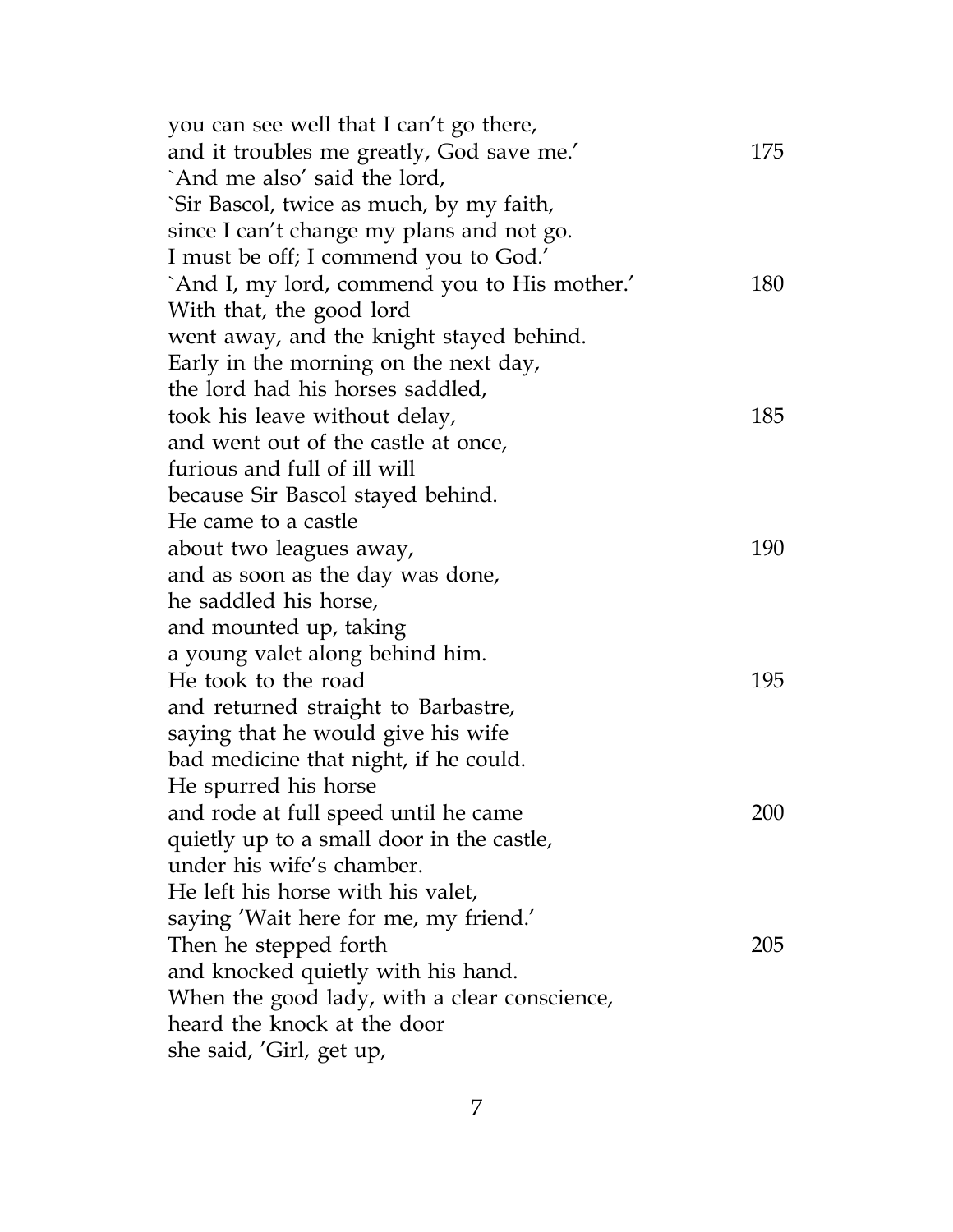| get up at once and go see who it is,                | 210 |
|-----------------------------------------------------|-----|
| girl, for I'm not expecting any                     |     |
| knight or anyone else                               |     |
| Ah!' she said, 'may God forsake me, if              |     |
| I don't think it is my lord,                        |     |
| who has come back to test my relationship           | 215 |
| with Sir Bascol, since he didn't follow him today.' |     |
| He knocked a second time:                           |     |
| 'Get up at once, girl!'                             |     |
| She said, 'I won't wait any longer,                 |     |
| 'but I'll go see who is there right now.'           | 220 |
| She opened the door at once,                        |     |
| and as soon as he came in, he said                  |     |
| `Girl, you've made me wait here too long;           |     |
| why didn't you come to open the door for me?        |     |
| Didn't you know I was coming?'                      | 225 |
| 'No, my lord, may God give me good fortune.'        |     |
| Then the lord of Barbastre                          |     |
| approached, pretending to be a lover,               |     |
| and went straight up to the bed.                    |     |
| He knelt at once,                                   | 230 |
| saying, 'Beautiful, courteous lady,                 |     |
| here is your heart's friend,                        |     |
| and, by God, don't take it amiss                    |     |
| that, because of you, I failed to accompany         |     |
| my lord, for which he is angry.                     | 235 |
| The love which oppresses me                         |     |
| did not let me go elsewhere,                        |     |
| and leave you, be separated from you,               |     |
| and I have sighed many times for it.'               |     |
| `But tell me, my lord, who are you?'                | 240 |
| 'Madame, do you not know me?                        |     |
| It's me, your love,                                 |     |
| Bascol, who has loved you so long.'                 |     |
| The lady rose at once                               |     |
| to her feet, and recognized him:                    | 245 |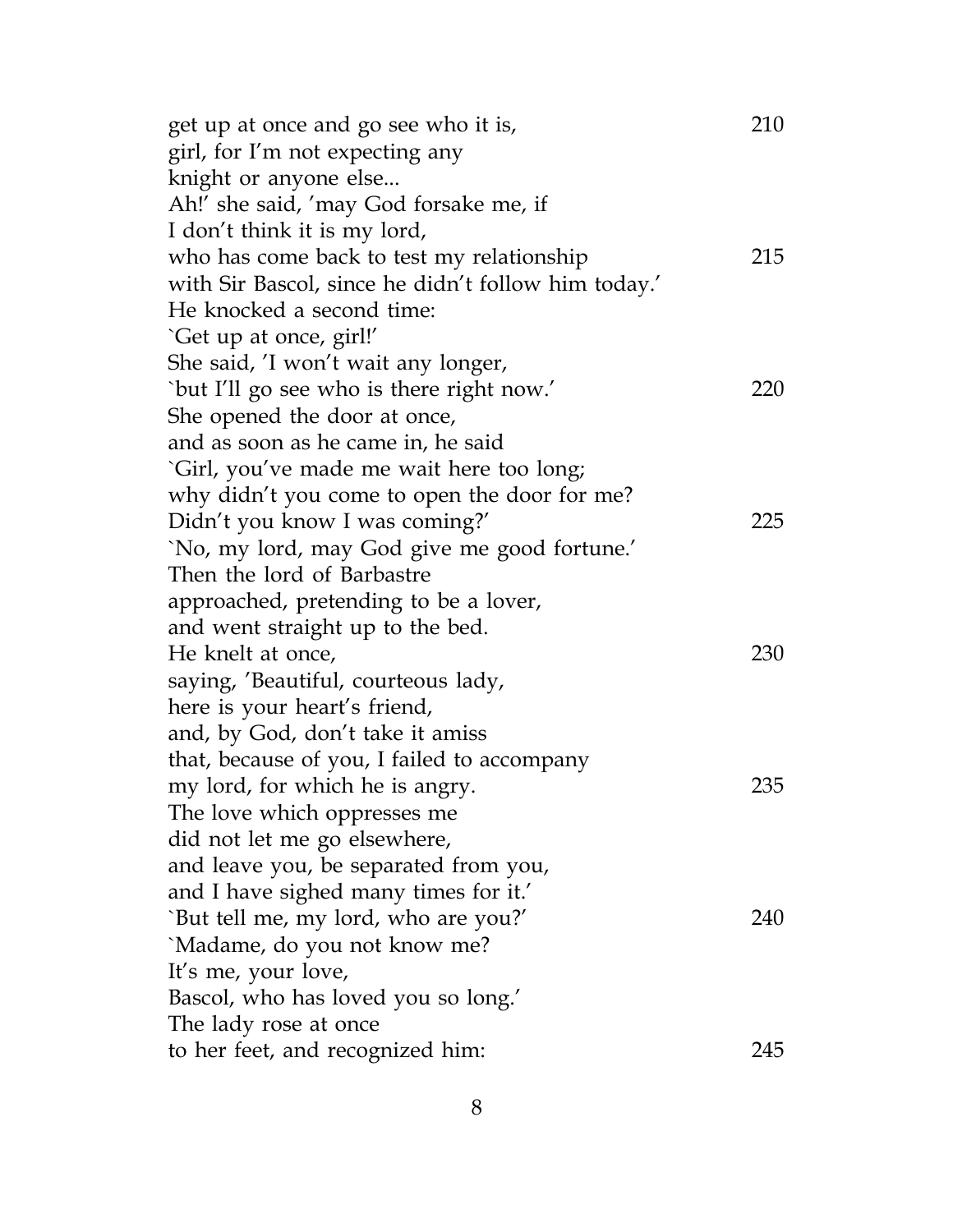| it was her husband, but that did him no good,        |     |
|------------------------------------------------------|-----|
| for she called out as loud as she could,             |     |
| `By Christ! You traitor! No attack                   |     |
| have you ever made that will bring you more trouble, |     |
| for you'll be hanged at once,                        | 250 |
| and nothing can save you from death.'                |     |
| She grabbed his hair and began to pull               |     |
| as hard as she could, with both hands.               |     |
| But 'woman's strength is vain,'                      |     |
| and soon tires after great effort,                   | 255 |
| and 'with a heavy club gives tiny blows.'            |     |
| When she had drubbed him enough                      |     |
| and beaten him and humiliated him,                   |     |
| without him ever striking a blow in return,          |     |
| she went out of the room and closed the door,        | 260 |
| leaving her husband behind, joyful                   |     |
| as if he felt no pain at all,                        |     |
| for it seemed to him that she was faithful.          |     |
| She didn't stop until she reached                    |     |
| the room of the knight                               | 265 |
| who was so tormented by Love,                        |     |
| and he found what he most desired:                   |     |
| she took him, and drew him to herself,               |     |
| and told him all that had happened to her.           |     |
| `Handsome, courteous friend,' she said,              | 270 |
| `now I will give you willingly                       |     |
| what you have always desired.                        |     |
| Love wants it, and permits it to me.                 |     |
| Let's leave the buck on his rope,                    |     |
| at least until day,                                  | 275 |
| and we'll take our pleasure!'                        |     |
| And so they stayed, with great delight,              |     |
| both in one bed, until the morning bells rang        |     |
| and the lady arose. She went out,                    |     |
| and summoned everyone                                | 280 |
| from their lodgings, and told them her story:        |     |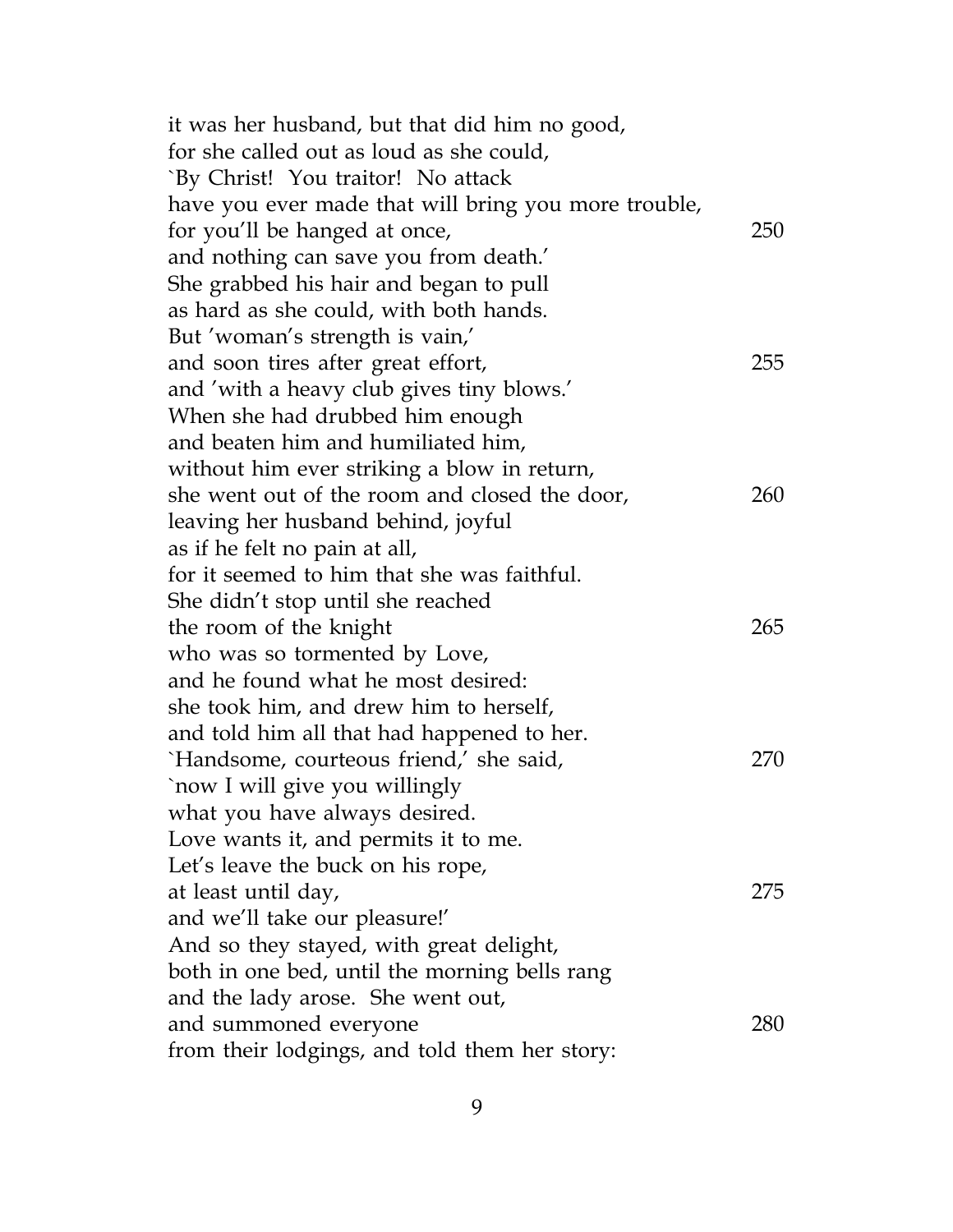| 285 |
|-----|
|     |
|     |
|     |
|     |
| 290 |
|     |
|     |
|     |
|     |
| 295 |
|     |
|     |
|     |
|     |
| 300 |
|     |
|     |
|     |
|     |
| 305 |
|     |
|     |
|     |
|     |
| 310 |
|     |
|     |
|     |
|     |
| 315 |
|     |
|     |
|     |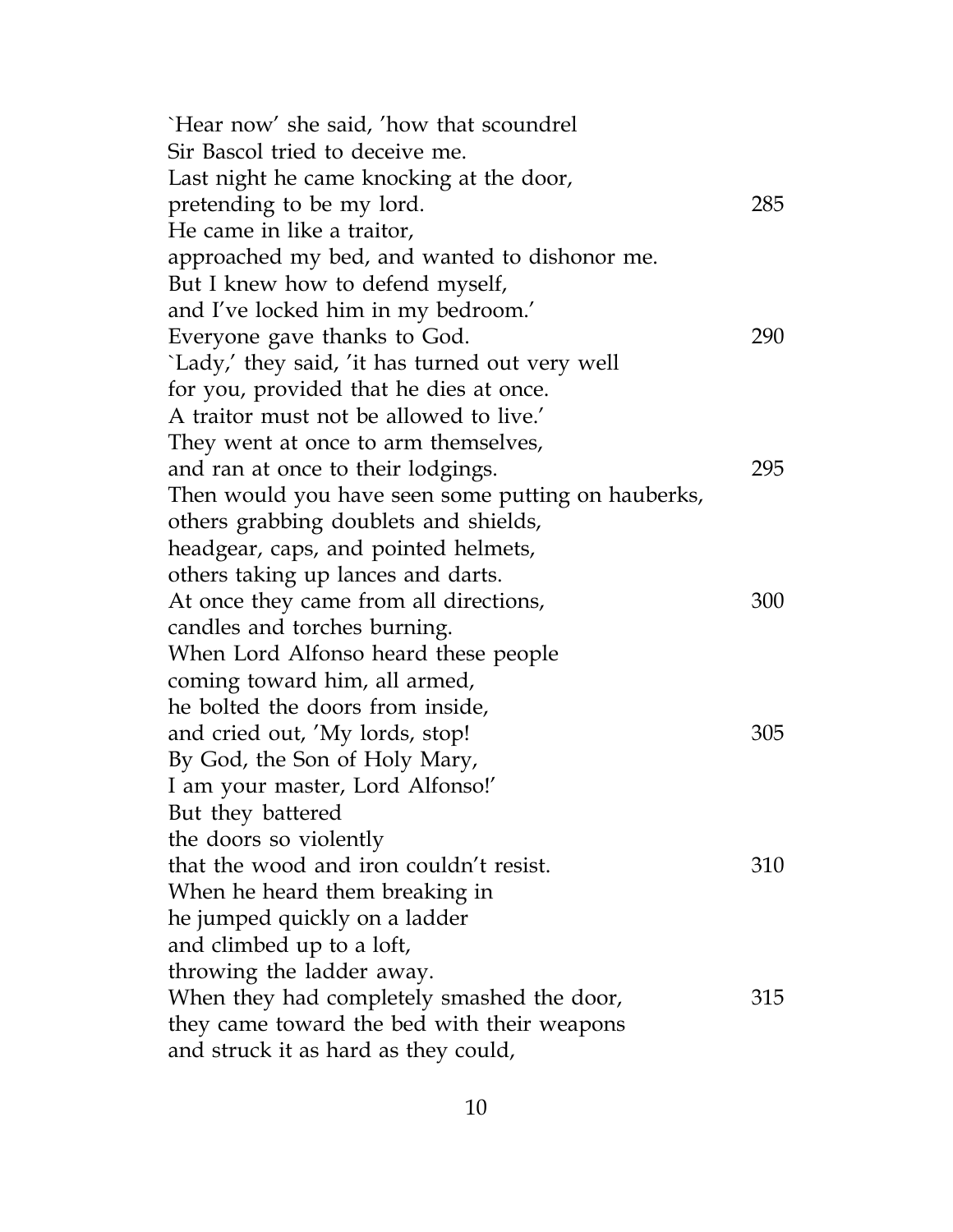| for they all thought that he was there.    |     |
|--------------------------------------------|-----|
| When they didn't find him in it,           |     |
| they were all angry and furious,           | 320 |
| and the lady was saddened in heart.        |     |
| While they were searching around for him,  |     |
| she glanced up at the loft,                |     |
| and saw, off to one side, the ladder       |     |
| which her husband had thrown aside.        | 325 |
| She came back and called to the household, |     |
| `Gentlemen, I've spotted the traitor.      |     |
| See, he's up in that loft!                 |     |
| Get the ladder and climb up!               |     |
| Cut him into little pieces                 | 330 |
| before he has a chance to say a word!'     |     |
| Lord Alfonso cried out at once,            |     |
| 'Gentlemen, what kind of people are you?   |     |
| Doesn't anyone recognize Lord Alfonso,     |     |
| your lawful master?                        | 335 |
| It's me, so help me God!                   |     |
| Don't kill me, in the name of God!'        |     |
| The lady sighed,                           |     |
| and as he was coming down, she cried out,  |     |
| when everyone recognized her husband,      | 340 |
| she cried, wept, groaned and called out    |     |
| 'Sweet my lord, how could you dare         |     |
| to make such a foolish attempt?            |     |
| No man born of woman was                   |     |
| ever in such danger of death.              | 345 |
| Sweet, noble, generous lord,               |     |
| for the love of God, pardon me.            |     |
| Please, let me find mercy from you,        |     |
| my lord, for I didn't recognize you,       |     |
| so help me the Son of Holy Mary!           | 350 |
| On the contrary, I thought                 |     |
| you were Sir Bascol de Cotanda.'           |     |
| 'God save me,' he replied,                 |     |
|                                            |     |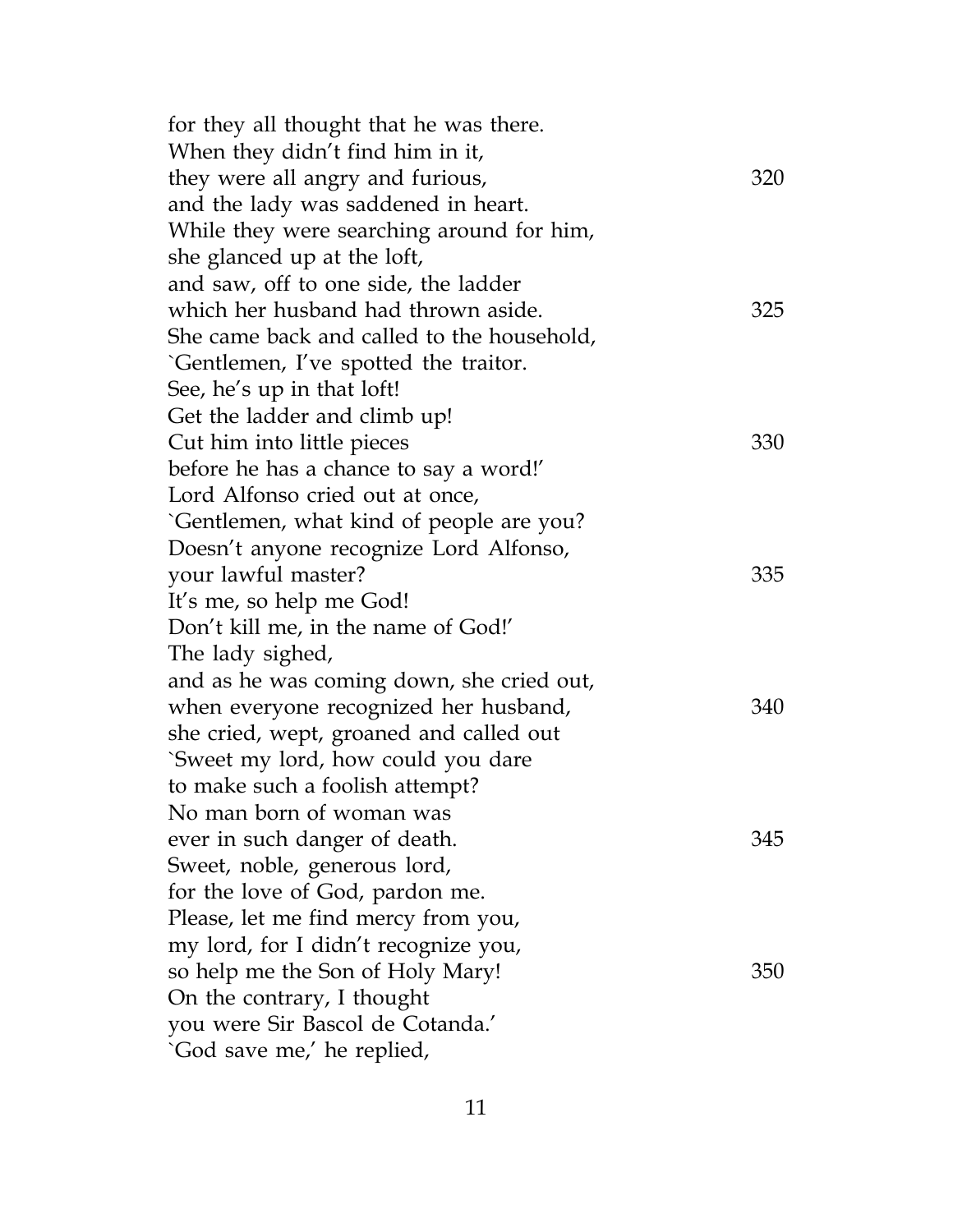| `you have done me no shame or harm                 |     |
|----------------------------------------------------|-----|
| for which you need to ask forgiveness.             | 355 |
| Rather I, the falsest man,                         |     |
| the greatest traitor who ever was born,            |     |
| dear lady--pardon me!                              |     |
| For I have deceived myself                         |     |
| and brought shame upon your person!                | 360 |
| Wrongly and foolishly                              |     |
| I have hated my own good knight.                   |     |
| It is through the fault of slanderers              |     |
| that all this torment came to me                   |     |
| and this misadventure!                             | 365 |
| Dear lady, noble and pure,                         |     |
| pardon me, for the love of God,                    |     |
| and please, let me find mercy from you,            |     |
| let our two hearts be one!                         |     |
| I promise you that never for any reason            | 370 |
| will I believe what slanderers say about you,      |     |
| and there will be no adversary                     |     |
| able to cause trouble between us.                  |     |
| 'Now,' she said, 'send word of that to Sir Bascol, |     |
| my lord, by your messenger.'                       | 375 |
| I will do it willingly and joyfully,               |     |
| since I see that it would please you, my lady.'    |     |
| Yes, my lord, and do still more:                   |     |
| you will go to see Sir Bascol                      |     |
| and tell him that you stayed here                  | 380 |
| on his account, waiting until he was cured.'       |     |
| He left the room then,                             |     |
| and did what she commanded.                        |     |
| He went to see Sir Bascol de Cotanda,              |     |
| and sent him his knights                           | 385 |
| for never had such great joy                       |     |
| come to a man from his own harm.                   |     |
| And shall I tell you something more?               |     |
| He arrived at the lodgings of his vassal           |     |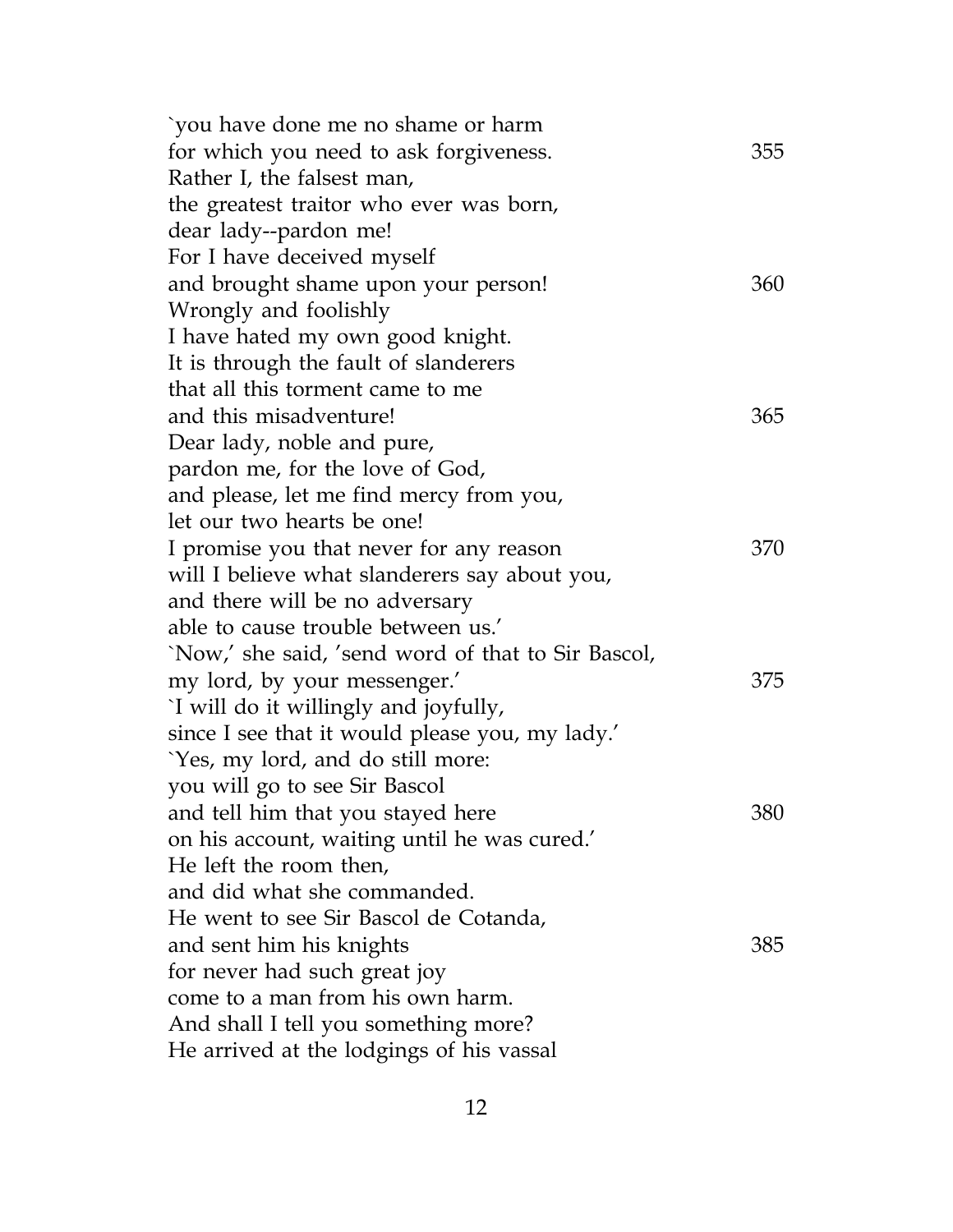| Sir Bascol and ran straight to his bed.            | 390 |
|----------------------------------------------------|-----|
| He was lying, quiet and peaceful,                  |     |
| with the windows closed.                           |     |
| 'Bascol,' he said, 'how are you feeling?'          |     |
| `By Christ, my lord, I am not well,                |     |
| and I'm surely in need of health.                  | 395 |
| But how is it that you have come back so soon?'    |     |
| said Sir Bascol to his lord.                       |     |
| `Bascol, it is for love of you                     |     |
| that I stayed, and will stay:                      |     |
| I will not go on any expedition                    | 400 |
| unless you come with me.'                          |     |
| `My lord, I'll get better, God willing,            |     |
| and then I will do for you willingly               |     |
| all that you wish.'                                |     |
| Lord Alfonso returned to his lodgings,             | 405 |
| and was very pleased for his misfortune.           |     |
| That was a good thing, God help me,                |     |
| for he had suspected a lady                        |     |
| who had done nothing wrong.                        |     |
| But when it came to deception, she                 | 410 |
| was much smarter than he, in my opinion.           |     |
| And so, noble king, I pray you,                    |     |
| both you and my lady the queen,                    |     |
| before whom worth and beauty bow,                  |     |
| that you forbid jealousy                           | 415 |
| in all the married men                             |     |
| who are in your land.                              |     |
| For women have such power,                         |     |
| yes they surely have such power,                   |     |
| that they can make a lie seem true                 | 420 |
| and the truth seem false,                          |     |
| when they want, since they have such subtle minds. |     |
| Let men avoid the role of the jealous husband,     |     |
| so that they will not always be in doubt,          |     |
| and sorrowful and angry.                           | 425 |
|                                                    |     |